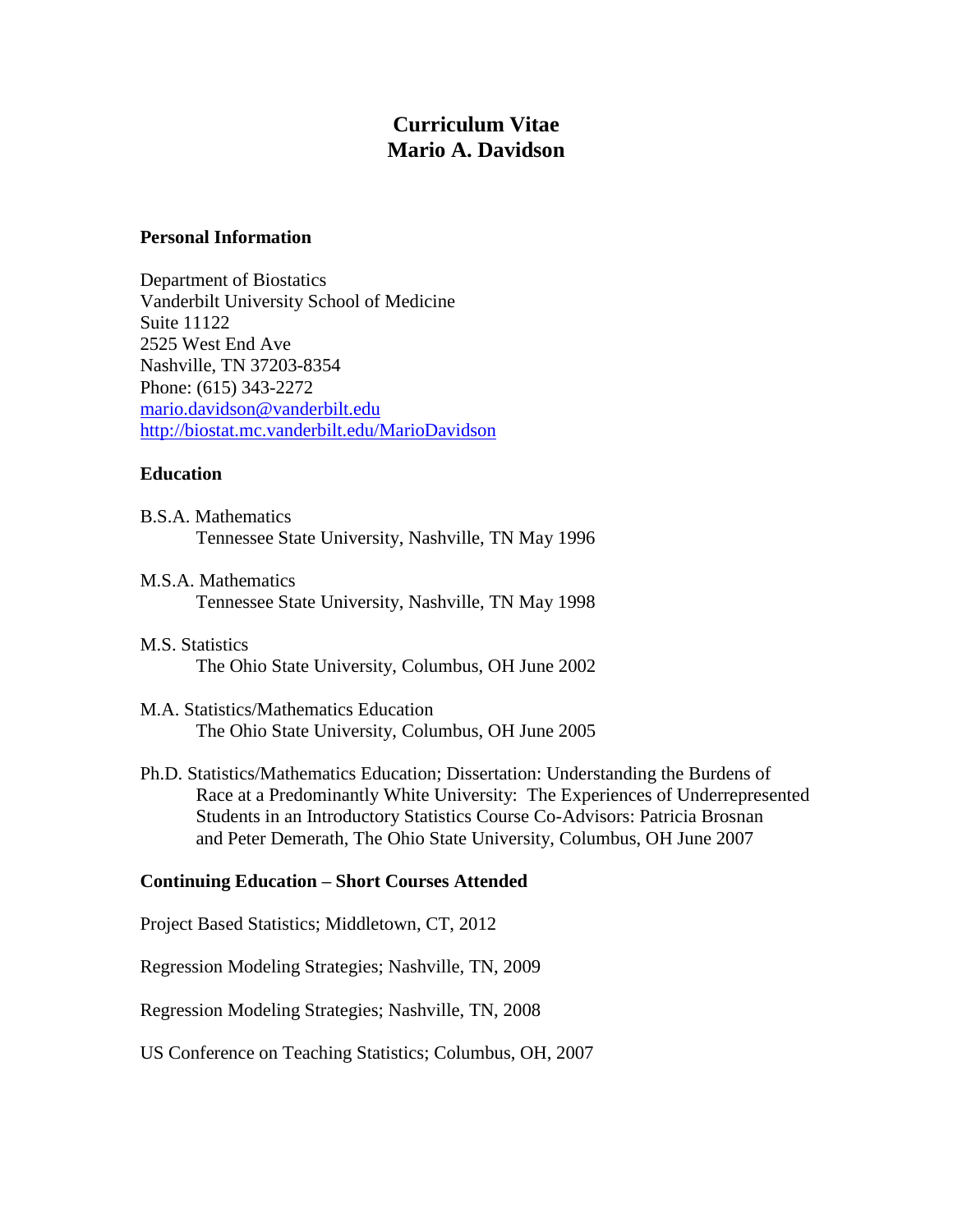Preparing Future Faculty; Columbus OH, 2006

Multilevel Modeling; Columbus, OH, 2005

US Conference on Teaching Statistics; Columbus, OH, 2005

Design & Analysis of Group-Randomized Trials; Columbus, OH, 2004

Analysis of Correlated Data; Columbus, OH, 2003

Applied Survival Analysis; Columbus, OH, 2003

Mathematics, Science, and Technology Educators & Researchers of The Ohio State University. Proceedings of the Annual Spring Conference; Columbus, Ohio, 2002

### **Academic Appointments**

Research Associate for Tennessee State University/NASA, 1995 – 1998

- Research Associate for the Women's Health Initiative site at The Ohio State University,  $2002 - 2003$
- Research Associate for the Populations Sciences at the James Hospital at The Ohio State University, 2003 – 2005

Research Specialist (Statistician) for the James Hospital at The Ohio State University,  $2005 - 2007$ 

Biostatistician III for Vanderbilt University, 2007 – 2009

Instructor of Biostatistics for Vanderbilt University, 2009 – Present

#### **Non-Academic Appointments**

Software Quality Engineer for Boeing, 1998 – 2000

Marketing Analysis Intern for Nationwide Insurance, 2002 – 2005

#### **Intramural Professional Activities**

Emphasis Project Planning Committee, 2007 – 2013

Recognition and Reward Committee Leader, 2007 – 2013

Preclinical Directors Committee, 2008 – 2012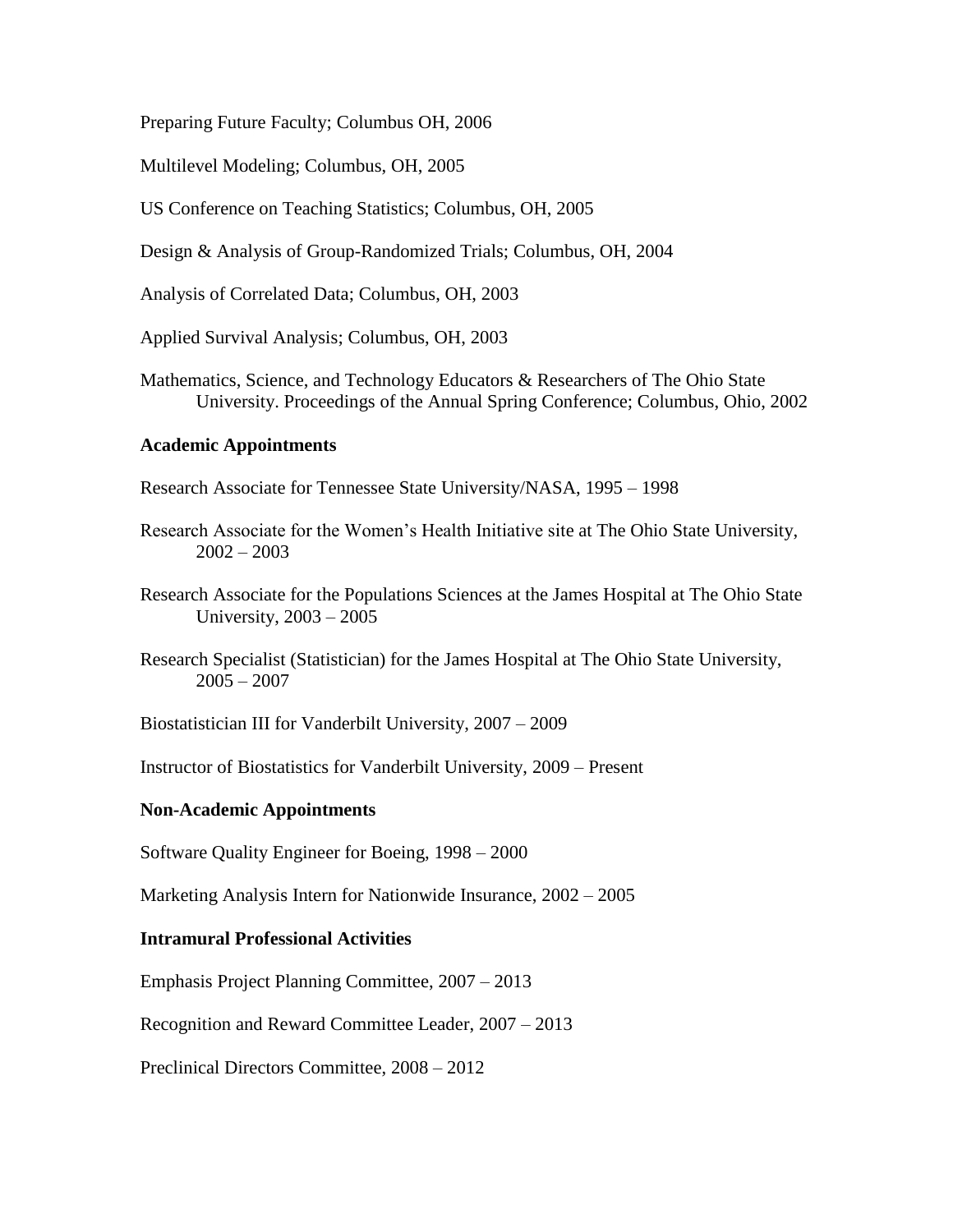Biostatistics Recruiting Committee, 2009 – 2012

Biostatistics Graduate Committee, 2009 – Present

Biostatistics, Epidemiology, Clinical Research Curriculum Coordinator, 2010 – 2011

Department Structure Leadership Facilitator for Biostatistics Staff Retreat, 2010

Committee on Suggested Guidelines for Non-Randomized Control Trials Research Coordinator, 2010-2011

Scholarship Project Committee for Vanderbilt University School of Medicine, 2011

Masters of Health Professional Educators Planning Committee, 2011 – 2014

Liaison Committee on Medical Education Institutional Self-Study Sub Student Committee Faculty Mentor, 2012 – 2013

Liaison Committee on Medical Education Institutional Self-Study Sub Committee,  $2012 - 2013$ 

Jazz Alliance Co-Director, 2012 – Present

Biostatistics Graduate Instruction Committee, 2012 – Present

Continuous Quality Improvement Committee Leader, 2012 – Present

Biostatistics Authorship Policy Committee, 2012 – 2013

Research 1 Advisory Committee for Vanderbilt Medical Students I, 2012 – Present

Research 2 Advisory Committee for Vanderbilt Medical Students II, 2012 – Present

Curriculum 2.0 Committee for Vanderbilt University School of Medicine, 2012 – 2014

Diversity Committee for the Department of Biostatistics, 2013 – 2014

Educator Development Program Scholars Committee, 2013 – Present

Admission's Committee for Vanderbilt Medical School Applicants, 2013 – Present

Curriculum Evaluation and Improvement Team, 2014 – Present

Standing Assessment Committee, 2014 – Present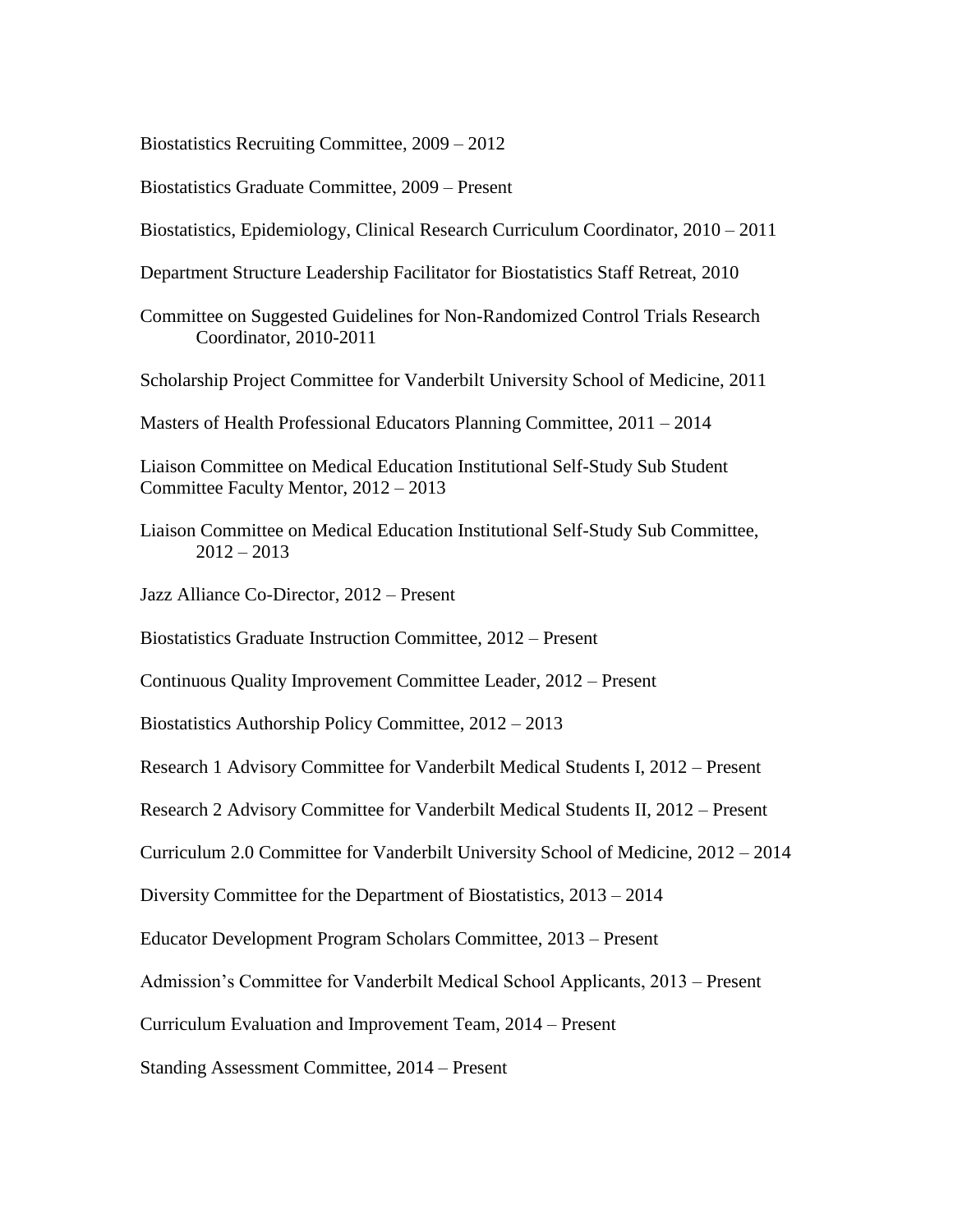Portfolio Planning Group, 2014 – Present

AMA Grant Committee, 2014 – Present

Educational Development Core, 2014 – Present

Academy for Excellence in Teaching at Vanderbilt University School of Medicine, 2015 - Present

#### **Awards and Honors**

Received an AT&T scholarship/award at Tennessee State University, 1992

Selected for a fellowship to The Ohio State University, 2000

- Selected as one of the Spring quarter distinguished statistics teacher's associates at The Ohio State University, 2002
- Recognized as an outstanding Educator Development Program Workshop Facilitator, 2010

Academy for Excellence in Teaching at Vanderbilt University School of Medicine, 2015

# **Teaching**

Instructor for the Mathematics Department at Tennessee State University. Taught, 1997

- Instructor for the Mathematics Department at Columbus State Community College. *Statistics.* Taught, 2006 – 2007
- Course Director for Vanderbilt University School of Medicine. *Introduction to Research with an Emphasis on Biostatistics*. Taught and Designed Curriculum, 2010 – 2012

Instructor for the Mathematics Department at South University. Taught Online, 2010

- Course Director for Vanderbilt University Medical Health Professional Educators. *Qualitative and Quantitative Analytic Methods*. Taught and Designed Curriculum 2012
- Course Director for Vanderbilt University School of Medicine; Department of Biostatistics. *Statistical Collaboration in Health Sciences I.* Taught and Designed Curriculum, 2012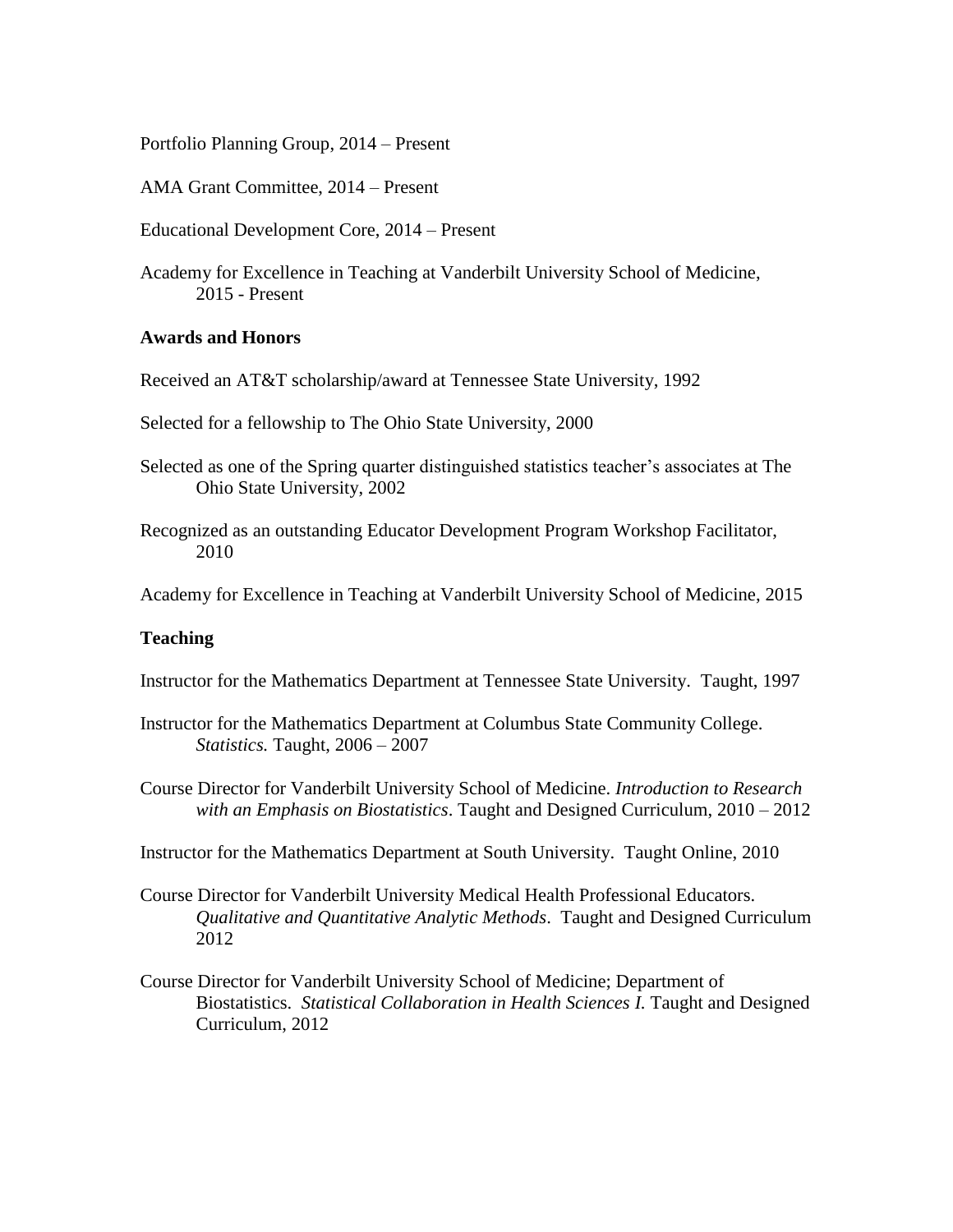- Course Director for Vanderbilt University School of Medicine; Department of Biostatistics. *Statistical Collaboration in Health Sciences II.* Taught and Designed Curriculum, 2013
- Course Director for Vanderbilt University School of Medicine. *Project Based Biostatistics.* Taught and Designed Curriculum, 2013
- Course Director for Meharry Medical College. *Project Based Biostatistics.* Taught and Designed Curriculum, 2013
- Course Director for Vanderbilt University School of Medicine; Department of Biostatistics. *Statistical Collaboration in Health Sciences I.* Co-Taught and Designed Curriculum, 2013
- Course Director for Vanderbilt University School of Medicine; Department of Biostatistics. *Statistical Collaboration in Health Sciences II.* Co-Taught and Designed Curriculum, 2014
- Course Director for Meharry Medical College. *Project Based Biostatistics.* Taught and Designed Curriculum, 2014
- Small Group Facilitator for Vanderbilt University School of Medicine. *Brain and Behavior.* Facilitated, 2014
- Course Director for Vanderbilt University School of Medicine; Department of Biostatistics. *Statistical Collaboration in Health Sciences I.* Taught and Designed Curriculum, 2014
- Small Group Facilitator for Vanderbilt University School of Medicine. *Research Curriculum II.* Facilitated and Designed Curriculum, 2014
- Small Group Facilitator for Vanderbilt University School of Medicine. *Homeostasis.* Facilitated, 2015
- Small Group Facilitator for Vanderbilt University School of Medicine. *Research Curriculum II.* Facilitated and Designed Curriculum, 2015
- Small Group Facilitator for Vanderbilt University School of Medicine. *Endocrine, Gastrointestinal Nutrition and Reproduction.* Facilitated, 2015

#### **Course Lectures**

Lecturer for the Emphasis Program at Vanderbilt University. *Biostatistics and Research,*  $2007 - 2012$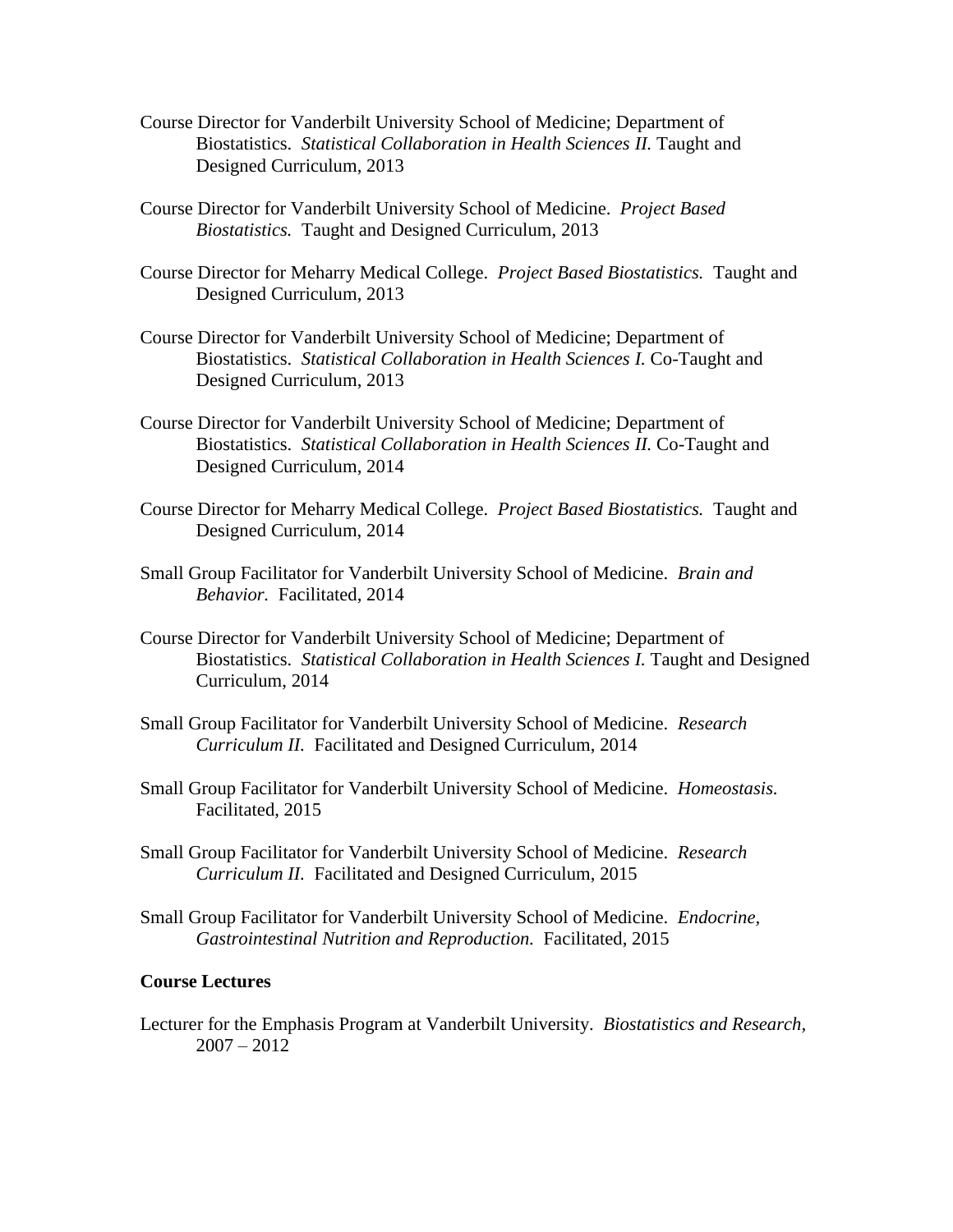Lecturer for the Patient, Profession, and Society II. *Biostatistics,* 2008

Lecturer for the Patient, Profession, and Society I. *Biostatistics and Research,* 2009

Instructor for the Mathematics Department at South University, 2010

Lecturer for the Peabody School of Education. *Hypothesis Testing: Understanding Pvalues at Vanderbilt University*, 2011

Lecturer for the Social and Behavioral Science for Public Health. *Guidelines for Data Collection and Data Dictionary at Vanderbilt University MPH,* 2014

#### **Invited Presentations**

- Assessing Medical Student Mental Health at the Vanderbilt School of Medicine; Vanderbilt University School of Medicine, 2010
- A Comparison of Research Methodologies: Vanderbilt University School of Medicine: CORE Collaborative in Qualitative Research, 2011
- Creating an Effective, Visually Attractive Scientific Poster: Making People Stop!: Vanderbilt University School of Medicine: Medical Student Research Training Program in Nephrology, 2011, 2012, 2013, 2014, 2015
- Where to Start When Designing a Research Project: Part I; Vanderbilt University School of Medicine: GCRC, 2012, Department of Anesthesiology Summer Internship Program, 2012
- Where to Start When Designing a Research Project: Part II; Vanderbilt University School of Medicine: GCRC, 2012, Department of Anesthesiology Summer Internship Program, 2012

Introduction to Biostatistics Workshop Series; Vanderbilt University School of Medicine; Cumberland University, 2012 and 2013:

> Where to Start When Designing a Quantitative Project Understanding Data Confidence Intervals Choosing the Right Statistical Tests and Pulling it All Together

Introduction to Biostatistics Workshop Series; Vanderbilt University School of Medicine; Pediatric Fellows, 2012 and 2013: Where to Start When Designing a Quantitative Project Understanding Data Confidence Intervals Choosing the Right Statistical Tests and Pulling it All Together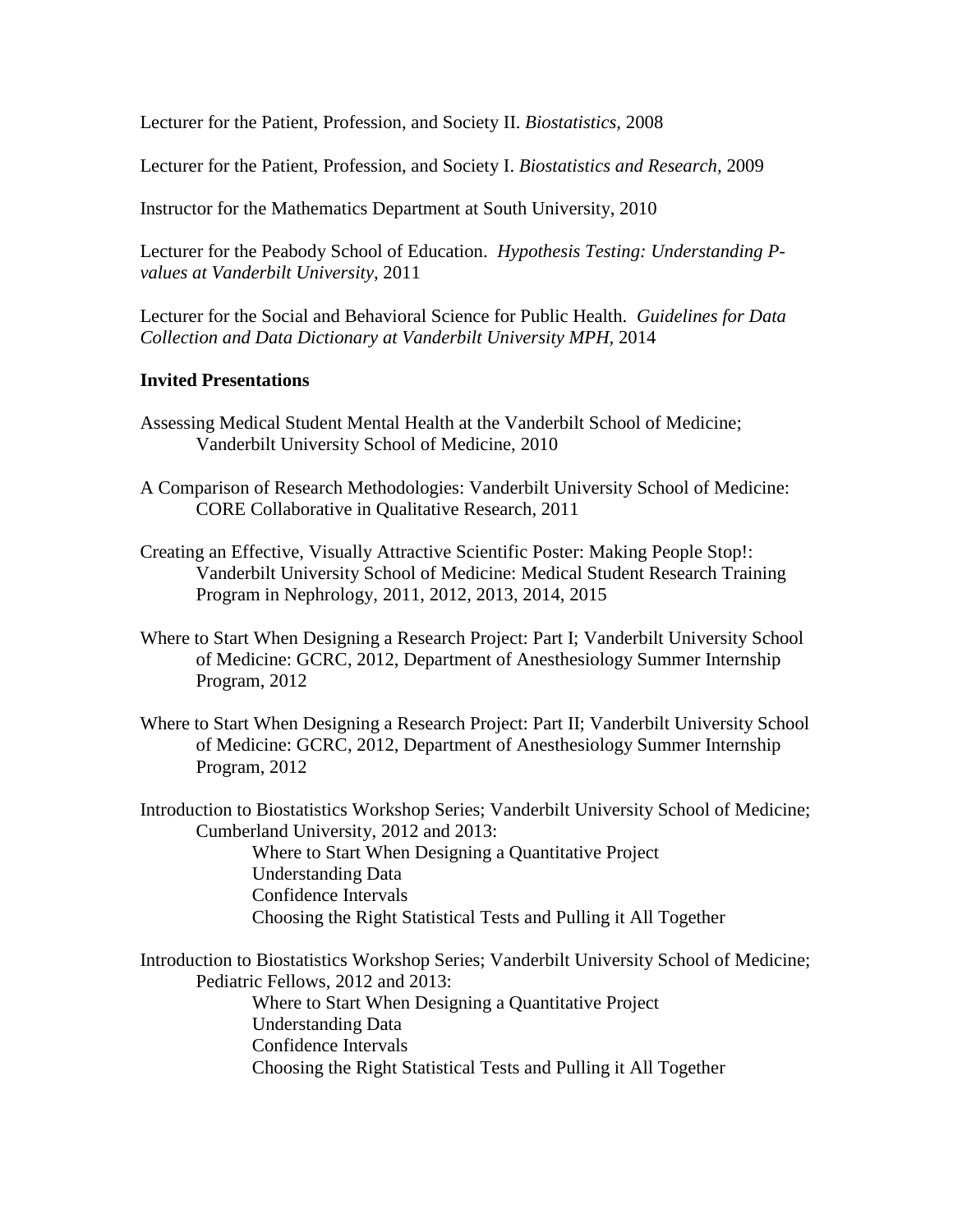#### **Presentations**

Creating a Poster; Vanderbilt University School of Medicine: GCRC, 2008 Vanderbilt University School of Medicine: 2009

What is Hypothesis Testing?; Vanderbilt University School of Medicine: GCRC, 2008 Vanderbilt University School of Medicine: Neonatology, 2008

Journey to Becoming a Statistician; Tennessee State University: Mathematics Department, 2008

Understanding the Burdens of Race in an Introductory Probability and Statistics Course; Middle Tennessee State University: US Sino Workshop, 2008

Introductory Biostatistical Topics; Vanderbilt University School of Medicine: Global Health, 2008

The Basics of Research in Medical Education; Generalist Conference, 2008

Designing a Project; Vanderbilt University School of Medicine: GIVME Grant Meeting, 2008 Vanderbilt University School of Medicine: 2009, 2010

Choosing the Correct Statistical Test; Vanderbilt University School of Medicine: CORE Conversations, 2008

Conducting a Literature Review; Vanderbilt University School of Medicine: GCRC, 2009, 2010 Vanderbilt University School of Medicine: 2010

Designing a Project I; Vanderbilt University School of Medicine, 2009

- Challenges of Consulting: Experiences of Real Biostatisticians; Vanderbilt University School of Medicine: Department of Biostatistics Continuing Education, 2009
- Introduction to Research in Medical Education; Vanderbilt University: Educational Development Program, 2009, 2010, 2011

How a Biostatistician Can Help Medical Education Researchers; Vanderbilt University School of Medicine: CORE Conversations, 2009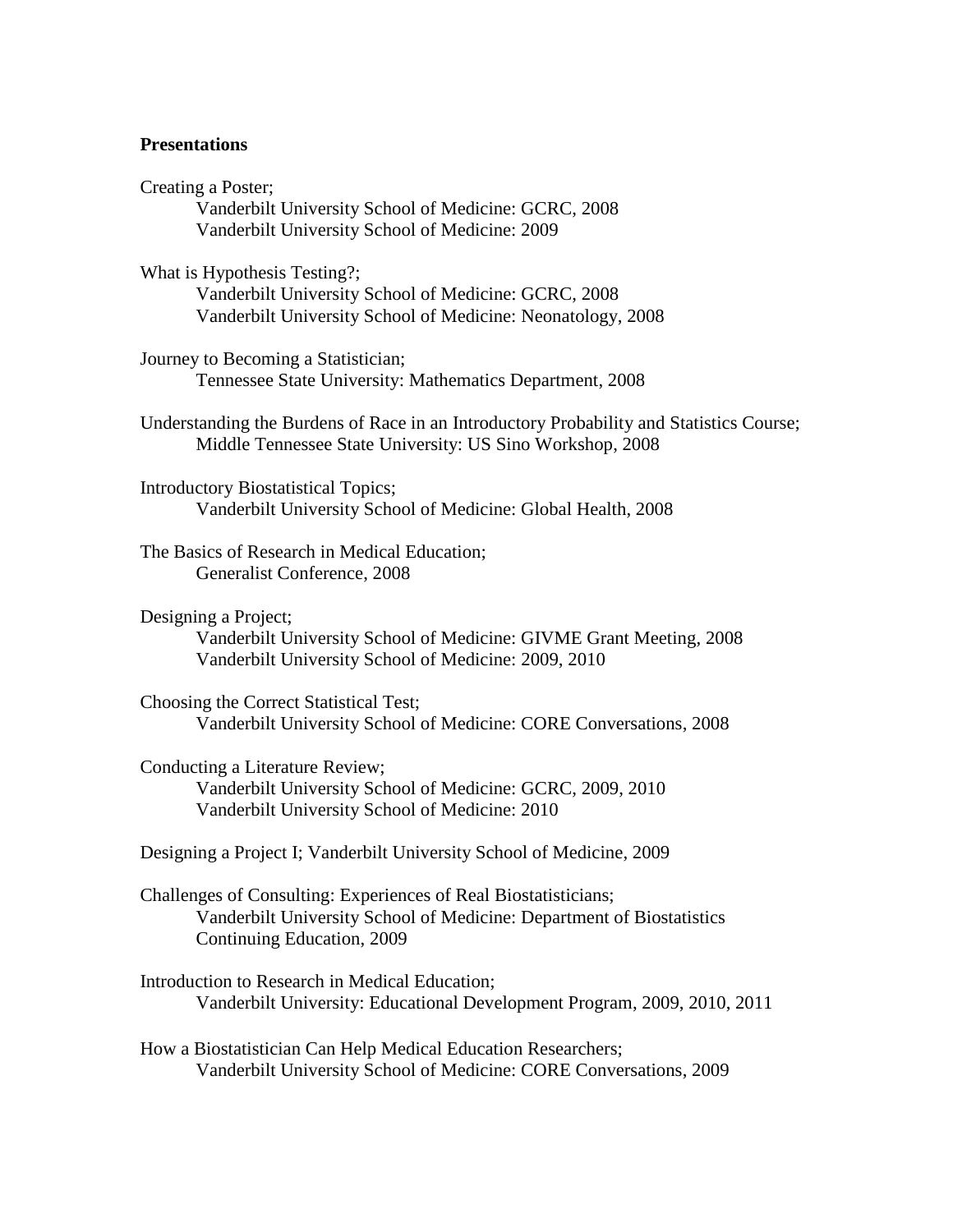Designing a Questionnaire;

Vanderbilt University School of Medicine: Global Health, 2009 Vanderbilt University: Kennedy Center, 2014

Creating an Effective, Visually Attractive Scientific Poster: Making People Stop!: Vanderbilt University School of Medicine: 2009, 2010, 2011, 2012, 2013, 2014 Vanderbilt University School of Medicine: Medical Student Research Training Vanderbilt University School of Medicine: GCRC, 2010, 2011, 2012, 2013, 2014

- What is Hypothesis Testing and Why Should I Care What the *P*-value is?; Vanderbilt University School of Medicine: GCRC 2010, 2011, 2012, 2013 Vanderbilt University Peabody School of Education: Invited Guest Lecturer, 2011
- Advice from a Biostatistician; Vanderbilt University School of Medicine: Global Health, 2010
- Designing a Questionnaire II; Vanderbilt University School of Medicine, 2010
- Challenges of Consulting: Experiences of Real Biostatisticians; Vanderbilt University School of Medicine: Department of Biostatistics Seminar, 2010
- Survey Methods (Small Group Facilitator; Presenters: Leora Horn and Amy Fleming): Vanderbilt University: Educational Development Program, 2011
- Where to Start When Designing a Research Project: Part I; Vanderbilt University School of Medicine: GCRC 2011
- Where to Start When Designing a Research Project: Part II; Vanderbilt University School of Medicine: GCRC, 2011
- Basics and Beyond: Displaying Your Data; Vanderbilt University School of Medicine: GCRC, 2011
- Moral Distress and Changes in Burnout: Vanderbilt University School of Medicine: CORE Conversations, 2011 Southern Group on Educational Affairs: Houston, 2011
- Medical Student Mental Illness Understanding the Problem and Finding Solutions: AAMC Southern/Northeast Regional Meeting: Opryland, Nashville, TN, 2011
- Introduction to Modeling; Vanderbilt University School of Medicine: Pulmonary Fellows, 2013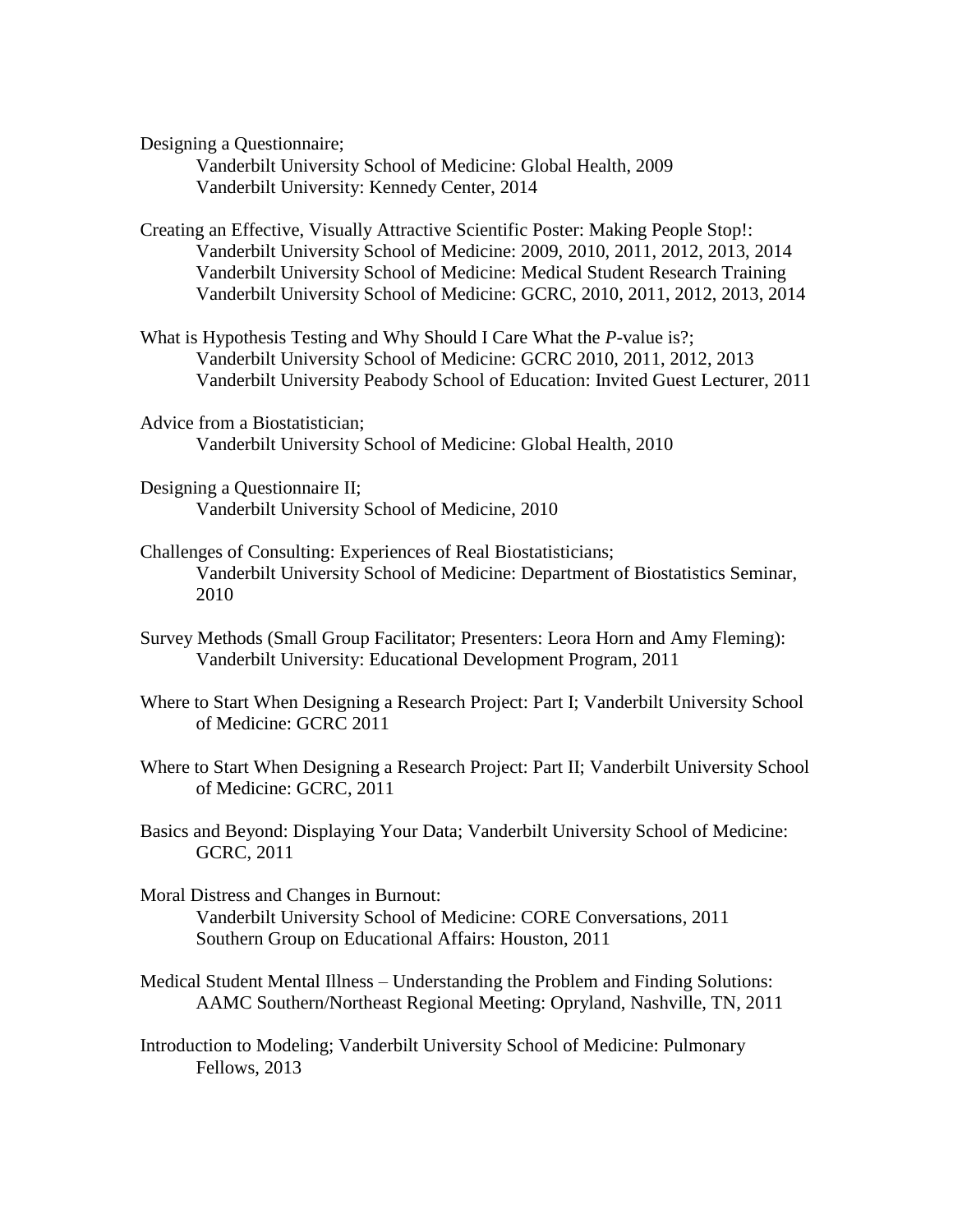Introduction to R Commander Vanderbilt University School of Medicine: GCRC, 2014

#### **Teaching Associate and Tutor**

- (Unofficial ) Teaching Associate for Mathematics' advisor at Tennessee State University, 1996
- Teaching Associate for the Department of Statistics at The Ohio State University. *Statistics,* 2001 - 2002
- Tutor at Tennessee State University, Temple Baptist Church, The Ohio State University, Mount Olive, City of Refuge First Church of God, and Independently, 1991 - 2004

#### **Mentoring**

- Marissa Blanco (medical student) at Vanderbilt University School of Medicine Using a keypress task to study restricted interests in children with autism, 2010
- Olufemi Kassim (medical student) at Vanderbilt University School of Medicine Risk factors of substance abuse in medical students, 2011
- Jason Axt (Surgical resident) at Vanderbilt University School of Medicine No project associated, 2011
- Meridith Blevins (Biostatistician III) at Vanderbilt University School of Medicine Career guidance, 2011– 2014

#### **Manuscripts**

- Lew, J. S., & **Davidson, M.** Effects of uncertainty of identified parameters on structural damage detection. Paper presented at the Third National Student Conference, The NASA University Research Centers, Huntington, AL, 1998
- **Davidson, M**, Factors involved in the failure of underrepresented students in statistics. Paper presented at the First United States Conference on Teaching Statistics, Columbus, OH, 2005
- **Davidson, M**. The burden of race for underrepresented students in an introductory statistics course at a predominantly White university. Paper presented at the US Sino Workshop, Murfreesboro, TN, 2008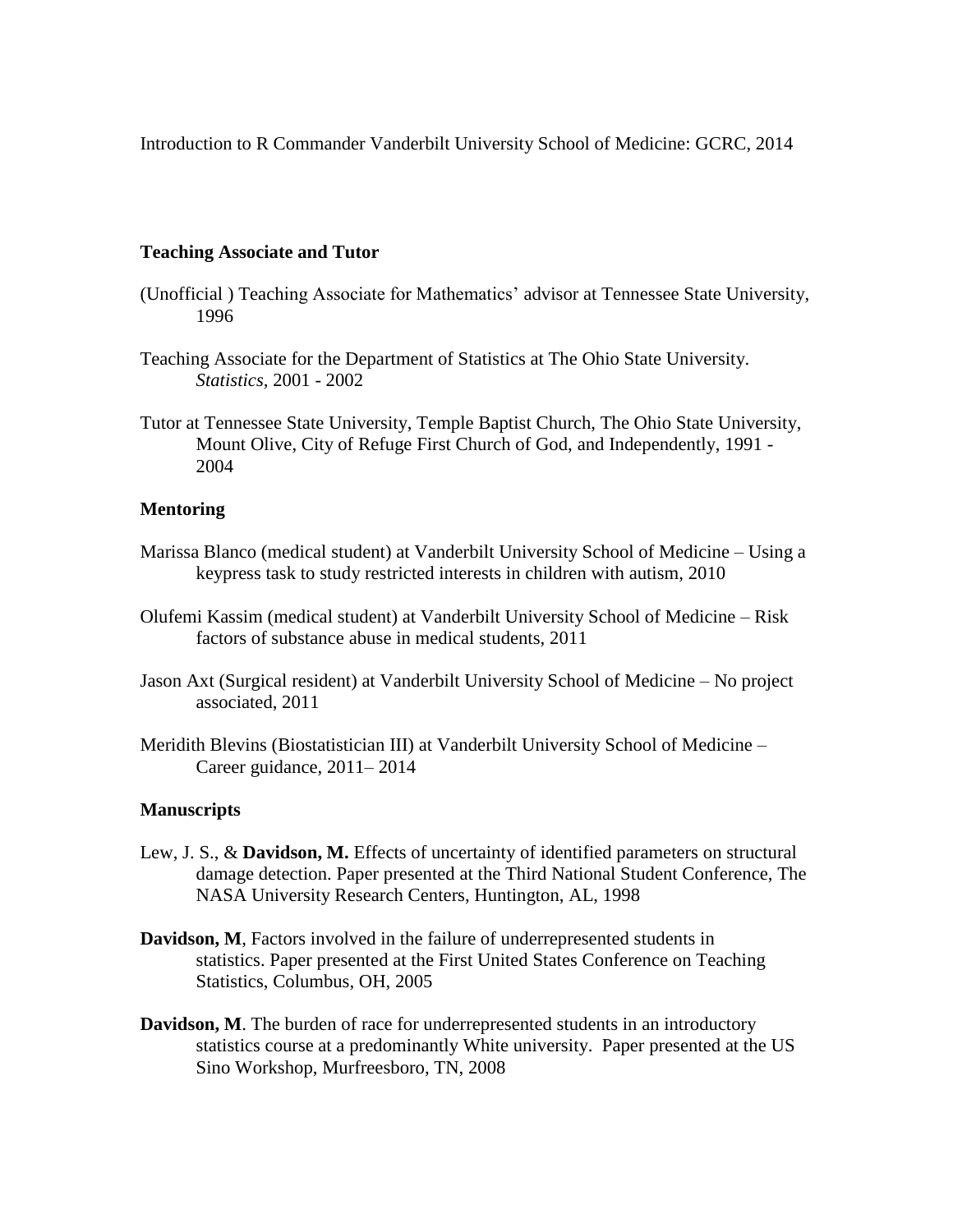- Paskett, E.P, Alfano, C.M., **Davidson, MA**, Andersen, BL, Naughton, MJ, Sherman, A, McDonald, P, Hays, J. Breast cancer survivors' quality of life: Racial comparisons. Cancer, 113, 3222 – 3230, 2008
- Demerath, P, Lynch, J, **Davidson, M**. Dimensions of psychological capital in a U.S. suburb and high school: Identities for neoliberal times. Anthropology and Education Quarterly, 39, 270 – 292, 2008
- Riesel, J, Ochieng, F, Wright, P, Vermund, S, **Davidson, M**. High prevalence of soiltransmitted helminthes in Western Kenya: Failure to implement deworming guidelines in rural Nyanza Province. Journal of Tropical Pediatrics,  $56, 60 - 62$ , 2009
- Demerath, P, Lynch, J, Milner, R, Peters, A, **Davidson, M**. Decoding success: A middle-class logic of individual advancement in a U.S. suburb and high school. Teachers College Record, 2010, 2935 – 2987
- Moore, RD, Schuman, TA, Scott, TA, Mann, SE, **Davidson, MA**, Labadie RF. Exostoses of the external auditory canal in white-water kayakers. Laryngoscope, 120, 582 – 590, 2010
- Sastre, EA, Burke, EE, Silverstein, E, Kupperman, A, Rymer, JA, **Davidson MA**, Rodgers SM, Fleming AE. Improvements in medical school wellness and career counseling: A comparison of one-on-one advising to an Advisory College Program. Med Teach. 32, 429 – 435, 2010
- Parikh, R, Amole, I, Tarpley, M, Gbadero, D, **Davidson, M**, Vermund, SH. Cost comparison of microscopy vs. empiric treatment for malaria in southwestern Nigeria: A prospective study. Malaria Journal, 9, 372 – 375, 2010
- Kappa, SF, Gorden, DL, **Davidson, MA**, Wright, JK, Guillamondegui, OD. Intraoperative blood loss predicts hemorrhage-related reoperation after orthotropic liver transplantation. American Surgeon 76, 969 – 973, 2010
- Ghodasara, SL, **Davidson, MA**, Reich MS, Savoie, CV, Rodgers, SM. Assessing student mental health at the Vanderbilt University School of Medicine. Academic Medicine 86, 116 – 121, 2011
- Cooke, RE, Ciampa, PJ, Sidat, M, Blevins, M, Burlison, J, **Davidson, MA**, Arroz, JA, Vergara, AE, Vermund, SH, Moon, TD. Predictors of successful early infant diagnosis of HIV in a rural district hospital in Zambezia, Mozambique. Journal of Acquired Immune Deficiency Syndrome 56, 104 –109, 2011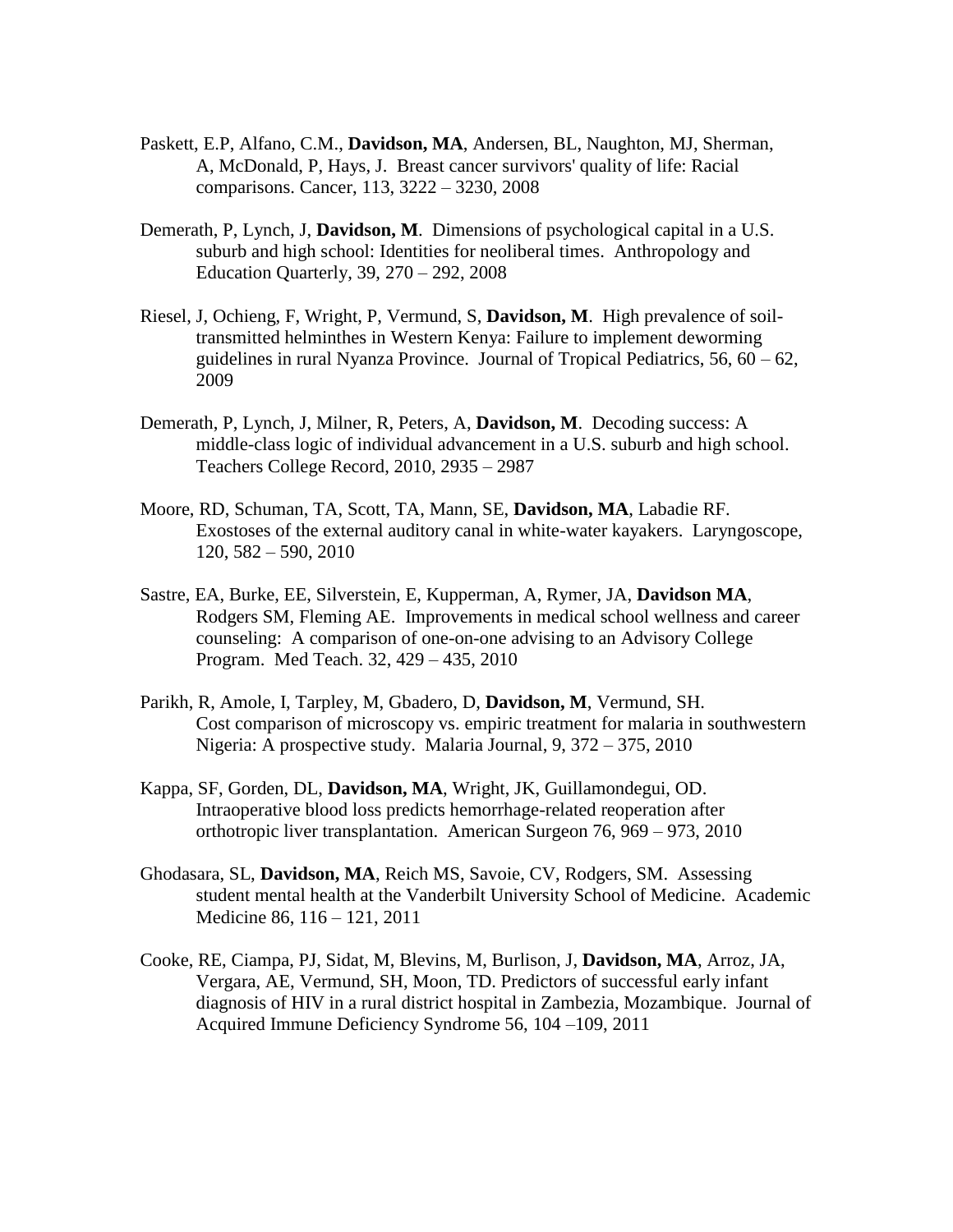- Koehler, DM, Shipman, J, **Davidson, MA**, Guillamondegui, O. Is early venous thromboembolism prhophylaxis safe in trauma patients with intracranial hemorrhage. The Journal of Trauma 70, 324 – 329, 2011
- Shepard, ME, Sastre, EA, **Davidson, MA**, Fleming, AE. Use of individualized learning plans among fourth-year sub-interns in pediatrics and internal medicine. Medical Teacher 34, 46 – 51, 2012
- Snyder, RA, Tarpley, MJ, Tarpley, JL, **Davidson, M**, Brophy C, Dattilo JB. Teaching in the operation room: Results of a national survey. Journal of Surgical Education, 5, 643 – 649, 2012
- Buscariollo, DL, **Davidson, MA**, Black, M, Russell, WE, Rothman, RL, Moore, DJ. Factors that influence parental attitudes toward enrollment in type 1 diabetes trials. PLoS One, 7, 2012
- Estopinal CB, vaan Dijk, JH, Sitali, S, Stewart H, **Davidson, MA**, Spurrier, J, Vermund SH. PLoS One, 12, 2012
- Bills JL, **Davidson, MA**, Dermody, TS. Effectiveness of a clinical intervention for MD/PhD students re-entering medical school. Teaching and Learning Medicine,  $25, 77 - 83, 2013$
- Medvecz, AJ, Hill, JB, Brywczynski, J, Gunter, O, **Davidson, M**, Guillamondegui, OD. Does scene physiology predict helicopter transport trauma admission? Journal of Surgical Residents, 184, 467 – 471, 2013
- Damp, J, Anthony, R, **Davidson, MA**, Mendes, L. Effects of transesophageal echocardiography simulator training on learning and performance in cardiovascular medicine fellows. Journal of American Society of Echocardiography, 26, 1450 – 1456, 2013
- Khuri-Bulos, N, Lang, RD, Blevins, M, Kudyba, K, Lawrence, L, **Davidson, M**, Faouri, S, Halasa, NB. Vitamin D deficiency among newborns in Amman, Jordan. Global Journal of Health Sciences, 6, 162 – 171, 2013
- Gregg, JR, Horn, L, **Davidson, MA**, Gilbert, J. Patient enrollment onto clinical trials: The role of physician knowledge. Journal of Cancer Education, 29, 74 –79, 2014
- Tiggelaar, SM, Rafalski, M, **Davidson, MA**, Hu, Y, Burnett, L. HPV knowledge and vaccine acceptability in Appalachian Tennessee and Kentucky, USA. Journal of Family Planning Reproductive Health Care. 40, 75 – 76, 2014.

Tarpley, MJ, **Davidson, MA**, Tarpley, JL. The role of the nonphysician educator in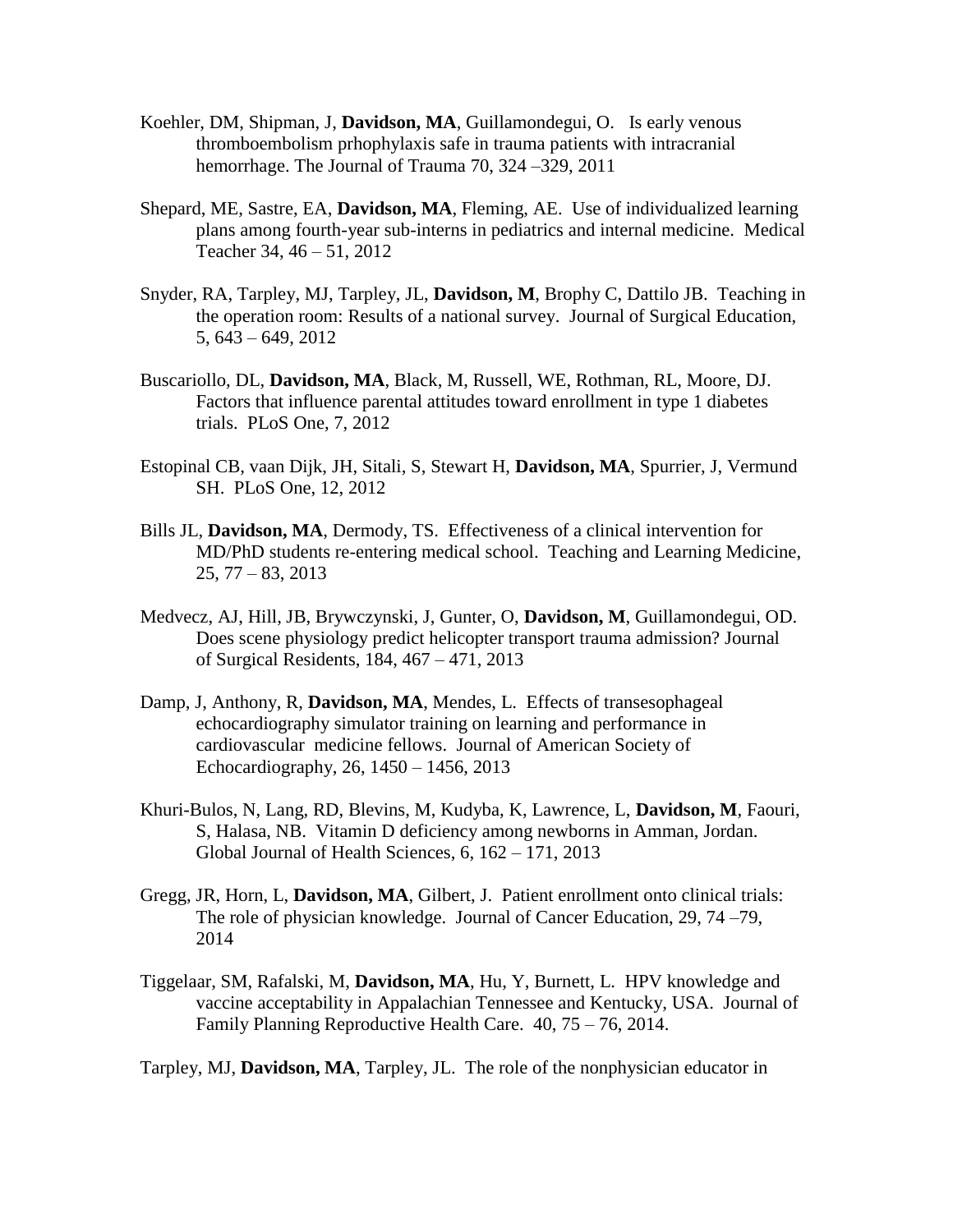general surgery residency training: from outcome project and duty-hours restrictions to the next accreditation system and milestones. Journal of Surgical Education, 1, 119 – 124, 2014

- Mainthia, R, Tarpley, MJ, **Davidson, M**, Tarpley, JL. Achievement in surgical residency: are objective measures of performance associated with awards received in final years of training? Journal of Surgical Education, 2, 176 – 181, 2014
- Watkins, SC, Williamson, K, **Davidson, M**, Donahue, BS. Long-term mortality associated with acute kidney injury in children following congenital cardiac surgery. Paediatric Anaesthetics, 9, 919 – 926, 2014
- Andresen, JM, Girard, TD, Pandharipande, PP, **Davidson, MA**, Ely, WE, Watson, PL. Burst suppression on processed electroencephalography as a predictor of postcoma delirium in mechanically ventilated ICU patients. Critical Care Medicine, 10, 2244 – 2251, 2014

#### **Select Published Conference Proceedings**

- **Davidson, M** (1997). *Some queuing models in discrete event dynamical systems.* Paper presented at the First National Student Conference, The NASA University Research Centers, SC
- **Davidson, M** (1997). *Some queuing models in discrete event dynamical systems*. Paper presented at the First National Student Conference, The NASA University Research Centers, Sc
- Lew, J. S., & **Davidson, M** (1998). *Effects of uncertainty of identified parameters on structural damage detection.* Paper presented at the Third National Student Conference, The NASA University Research Centers, Huntington, AL
- **Davidson, M** (2005). *Factors involved in the failure of underrepresented students in statistics.* Paper presented at the First United States Conference on Teaching Statistics, Columbus, OH
- **Davidson, M** (2008). *The burden of race for underrepresented students in an introductory statistics course at a predominantly White university.* Paper presented at the US Sino Workshop, Murfreesboro, TN

#### **Public Health Reports**

Ohio Cancer Incidence Surveillance System & Ohio Department of Health and The Ohio State University (2005). Stage at diagnosis for selected cancer sites & types in Ohio, 1998 – 2002